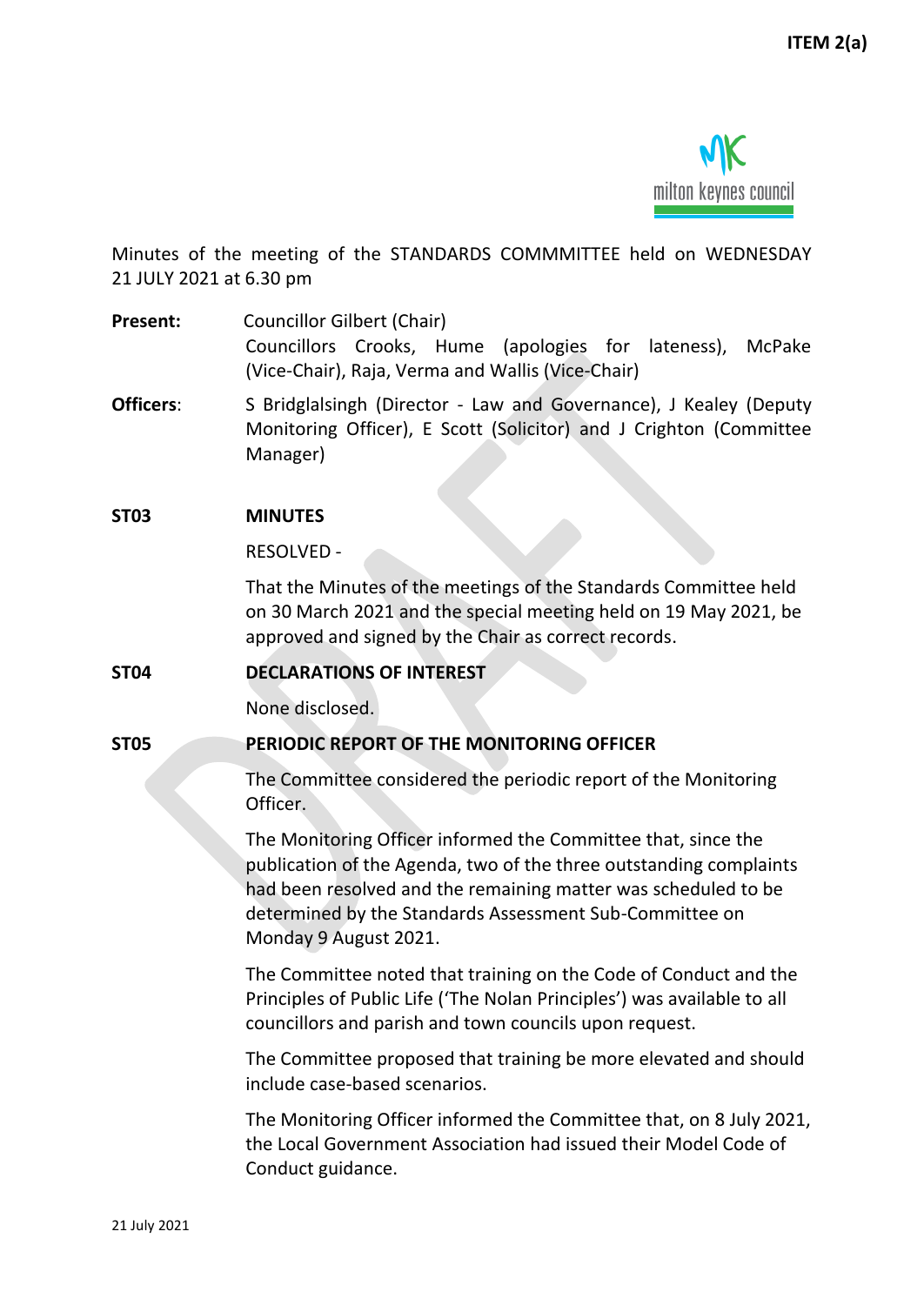It was agreed that a Working Group be established on a 1:1:1 political balance to discuss the new Code of Conduct and a report on the recommendations be presented to the next meeting of the Committee.

It was further agreed that a Workshop to discuss the current Code of Conduct be held prior to the next meeting of the Committee.

### RESOLVED -

- 1. That membership of Standards Assessment / Hearing Sub-Committees be considered at the next meeting of the Committee.
- 2. That the Social Media Guidance be reviewed at the next meeting of the Committee.
- 3. That a Workshop be held to discuss the current Code of Conduct prior to the next meeting of the Committee.
- 3. That a Working Group to discuss the new Code of Conduct be established on a 1:1:1 political balance and a meeting be arranged for September 2021.
- 4. That case-based scenario training be undertaken in September 2021.

# **ST06 PARISH COUNCILLOR RECRUITMENT**

The Committee considered a report on Parish Councillor recruitment.

The Deputy Monitoring Officer informed the Committee the four year membership of co-opted parish councillors to the Committee had expired on 31 May 2021.

It was noted that a recruitment exercise had been undertaken to appoint up to four co-opted parish councillors. However, insufficient applications had been received and it was agreed to extend the deadline to Friday 6 August 2021.

It was further noted that, whilst the recruitment exercise was ongoing, it had been agreed to extend Parish Councillor Winsor's term until new parish councillors had been co-opted.

# RESOLVED -

- 1. That, due to insufficient applications being received, the deadline be extended to Friday 6 August 2021.
- 2. That a shortlisting and interview panel be established on a 1:1:1 political balance.